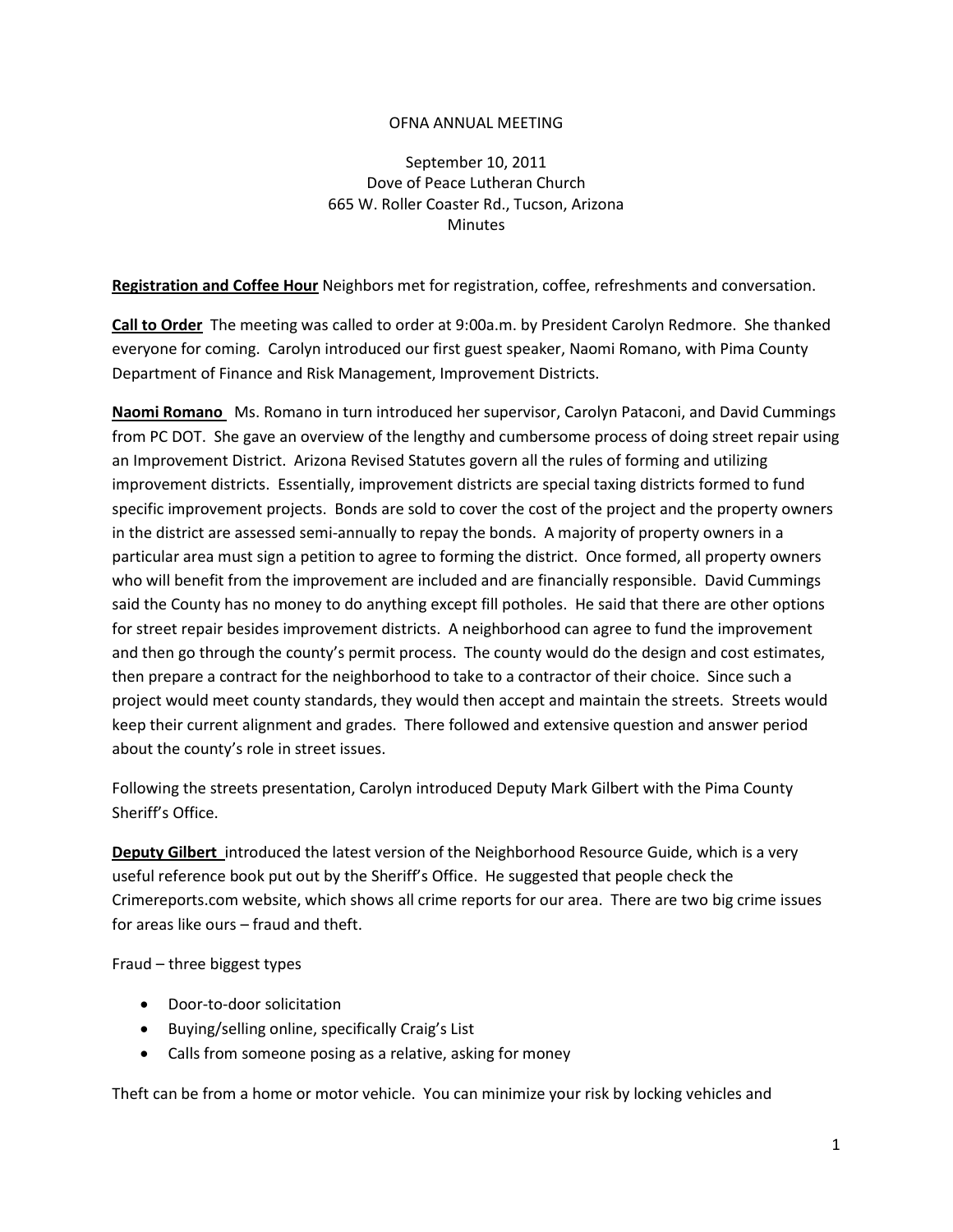removing valuables. The best protection is for all neighbors to remain vigilant and to report anything that looks suspicious. He encouraged the use of 911 to report any activity that doesn't look right. Alarms can be helpful if they have a loud horn. Neighborhood Watch is a valuable resource and protection for the neighborhood. Most thieves are opportunistic and will move on to another target if they encounter obstacles. Locked gates can deter thieves but can be problematic for law enforcement. Mail theft is a source of identity theft. Protect your identity by never putting outgoing mail in your personal mailbox, picking up mail soon after it's delivered, shredding all documents which contain personal information. The PCSO conducts several Shred-a-thons during the year. Record serial numbers of all valuable possessions.

Carolyn thanked the guest speakers and asked that we all give thought to speakers for next year's meeting.

**Minutes** The minutes of the 2010 Annual Meeting were read by Carole DeAngeli. There were no corrections or additions. The minutes were approved as read.

**President's Report** Carolyn stated that it has been her pleasure to serve as president of OFNA for the past two years. She gave an update on the issues affecting Oracle Foothills during the past year. She said she heard that our neighborhood was referred to as 'the squeaky wheel' when it came to street repair. We have been able to get potholes filled by writing letters and making calls to the county. Neighborhood Watch has been conducting patrols to help keep our neighborhood safe. She offered her thanks to all involved. Carolyn mentioned the January shooting tragedy at Safeway and thanked the Bowdens for taking the lead in creating a book of condolences for Representative Gabrielle Giffords, and for the assistance in the project by Jay DeAngeli and Angelo Dellacona. She stated that George Genematas, the founder of our neighborhood, passed away, and that she and Angelo had attended his service. Other neighbors lost this year:

Peter Formo Marie Peters Mary Weckesser Katherine Jackson

Carole DeAngeli said that it was George Genematas' father who founded our neighborhood.

**Membership Report** – Jay DeAngeli reported that our membership remains fairly steady from year to year, from about 115 households.

**Treasurer's Report** As Treasurer, Jay then presented the Treasurer's report. He indicated that the printed report is issued quarterly and includes all budget items with actual expenditures for each item. Detailed reports are available to all members. Cash on hand as of 8/31/11 - \$10,299. This does not include the 2012 memberships, which will be included in the new fiscal year. OFNA income is from dues and a few donations; major expenses include the picnic, annual meeting, newsletter and neighborhood beautification projects. Copies of the year-end report are available on the back table.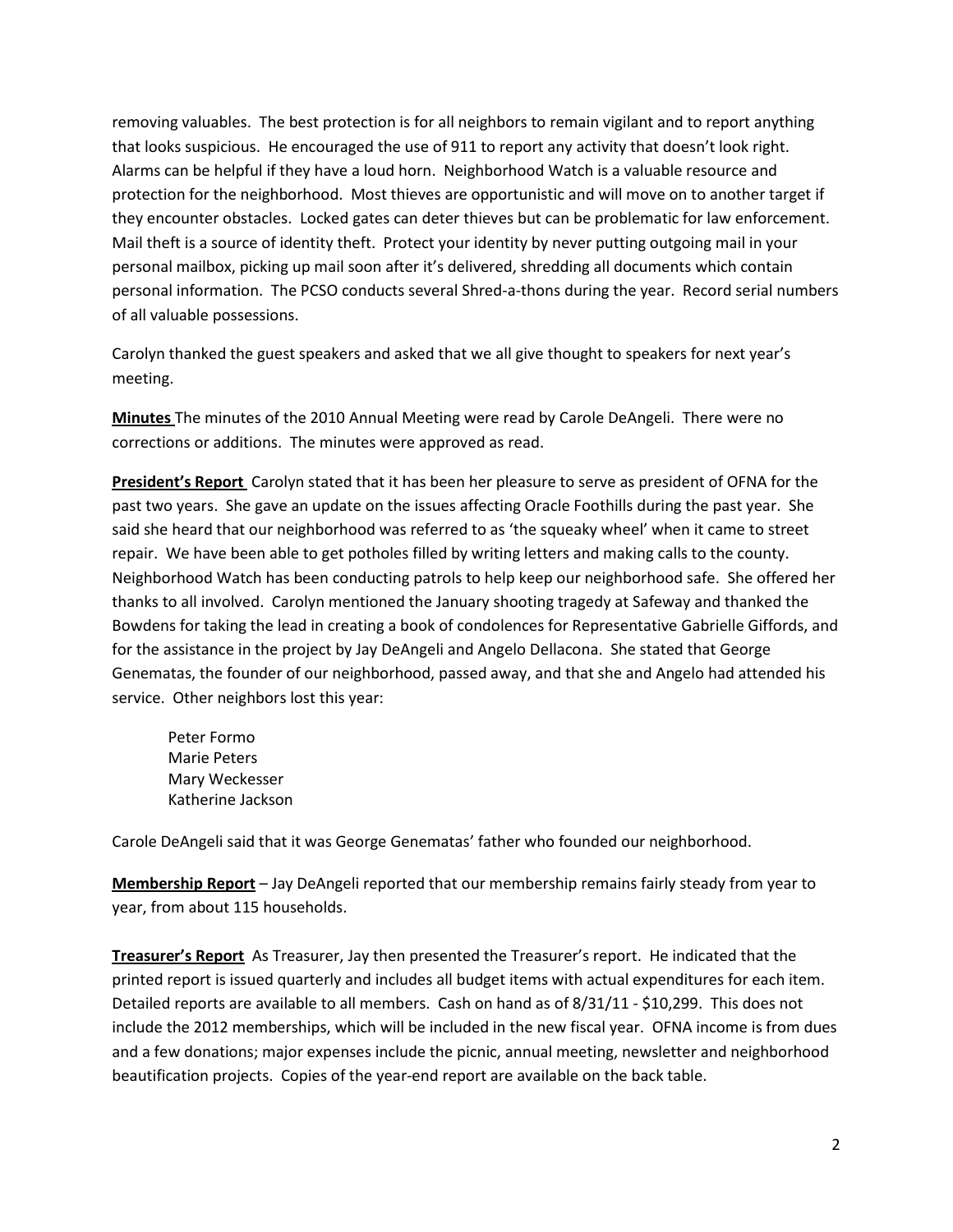**Accounting Review** Susan Berger reported that she and Eileen Mechling conducted a review of the OFNA books, and that it was not technically an audit. They did spot tests of checks and deposits and found all to be in order.

**Website, Newsletter, Saturday Update** Carole DeAngeli indicated that input from neighbors is welcome and encouraged for the newsletter as well as the weekly update and the website. She accepts advertisements for free items on the Saturday e-letter, but items for sale or advertisement of one's services are placed on the website's Classified section. The Recommendations List only includes businesses or individuals that have been used and are personally recommended by a neighbor. Negative recommendations are not posted on the website but will be provided to neighbors upon request. Maliaca Oxnam asked that Carole put a note to that effect on the website, and Carole said she would. Carole encouraged everyone to look at and utilize the website and to let her know if there's anything they would like to see added.

**Neighborhood Watch** Jay read a letter from NW leader Jacki Elder thanking all who participated in the patrols.

**Neighborhood Picnic** Chairman Mark Andersen was not able to attend so Carolyn gave an update in his absence. The picnic will be on October 22, a week earlier to accommodate families with children who have too many activities on Halloween weekend. Thanks again to Sig and Nan Eisner for the generous use of their property. Carolyn cordially invited everyone to attend.

**New Neighbors**–Carolyn asked the neighbors new to our area to stand and introduce themselves. They were: Kelly Ramirez who purchased the Beaudry house at 5262 N. Genematas; Bob Richardson, who is living in the former Jackson home on Canyon View Dr. and who works in the newsroom at Fox 11; and Jeff and Mary Clare Jacobs in the former Odom home on Maria. Carolyn welcomed them all to the neighborhood and thanked them for coming to the meeting.

**Board of Directors Election** Carolyn thanked the nominations committee – Angelo Dellacona and Susan Berger. Angelo introduced the current board of directors, and then spoke of those who would be retiring – Marianne Richardson, Kitty Schwartz and Camille Zachmeier. The slate for 2011 includes three new candidates – Delann Debenedetti, Ron Kuykendall and Roxie Lopez. Angelo called for nominations from the floor. As there were no nominations from the floor, it was moved and seconded that the slate be accepted. The voice vote in favor was unanimous. The new Board of Directors for 2011 (which begins as of this date) will be: Mark Andersen, Susan Berger, Jay DeAngeli, Delann Debenedetti, Angelo Dellacona, George Grimm, Ron Kuykendall, Roxie Lopez, Karl Oxnam, Carolyn Redmore, Leo Roop and Tom Scarborough.

Carolyn thanked the retiring board members, the new members and those who continue to serve.

**Items from the Floor** Carole DeAngeli gave an update on their robbery which occurred in 2005. The burglar will be out of prison in November and has not made restitution.

**Drawing:** Jay was assisted in the raffle drawing by Gaby and Gracie Oxnam. The winners were: